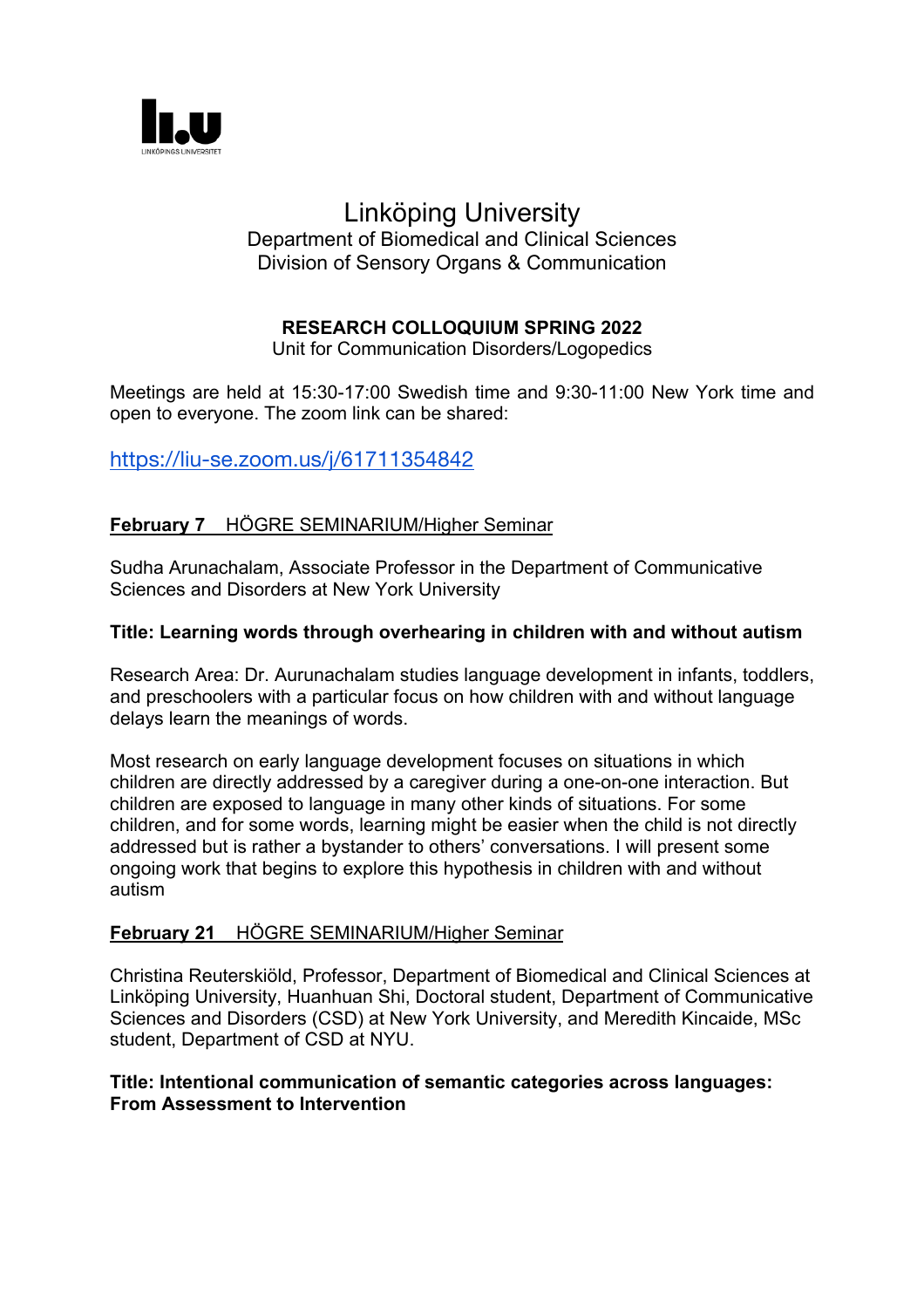

We explore whether a set of semantic categories found to be expressed in early development by young children speaking American English are also expressed by children speaking other languages. We also discuss how meaning-driven intervention with goals targeting the interaction of semantic content and linguistic form will facilitate the development of intentional communication skills in children.

#### **March 7** HÖGRE SEMINARIUM/Higher Seminar

Sophia Lindeberg, Post-doctoral researcher in the Department of Clinical Science, Intervention and Technology, Karolinska Institute

#### **Title: Dementia, Sense-Making and Evaluations: Implications for Communication**

This presentation focuses on the results and implications derived from a newly defended thesis work. The thesis deals with the sense-making processes of clinical professionals and families living with dementia, regarding the assessment process and interaction in daily life.

#### **March 21** HÖGRE SEMINARIUM/Higher Seminar

Maria Grigos, Associate Professor and current chair of the Department of Communicative Sciences and Disorders at New York University

#### **Title: Quantifying outcomes from motor-based intervention in childhood apraxia of speech**

Research Area: Dr. Grigos studies speech motor control across the lifespan and the efficacy of motor-based intervention in childhood apraxia of speech.

Abstract: Childhood apraxia of speech (CAS) is a complex, multivariate speech disorder that involves deficits in praxis, the ability to plan, organize and sequence movements of speech structures. The impact of this disorder is widespread, as children with CAS commonly have highly unintelligible speech, make slow progress in treatment and typically display erred speech into the school-age years. Dynamic Temporal and Tactile Cuing (DTTC) is a motor-based intervention designed to address the speech motor deficits in CAS by establishing accurate movement gestures through dynamic, hierarchical cuing. This talk describes a randomized control trial studying the efficacy of DTTC and reviews approaches that quantify perceptual, acoustic and kinematic changes in the speech system over the course of intervention.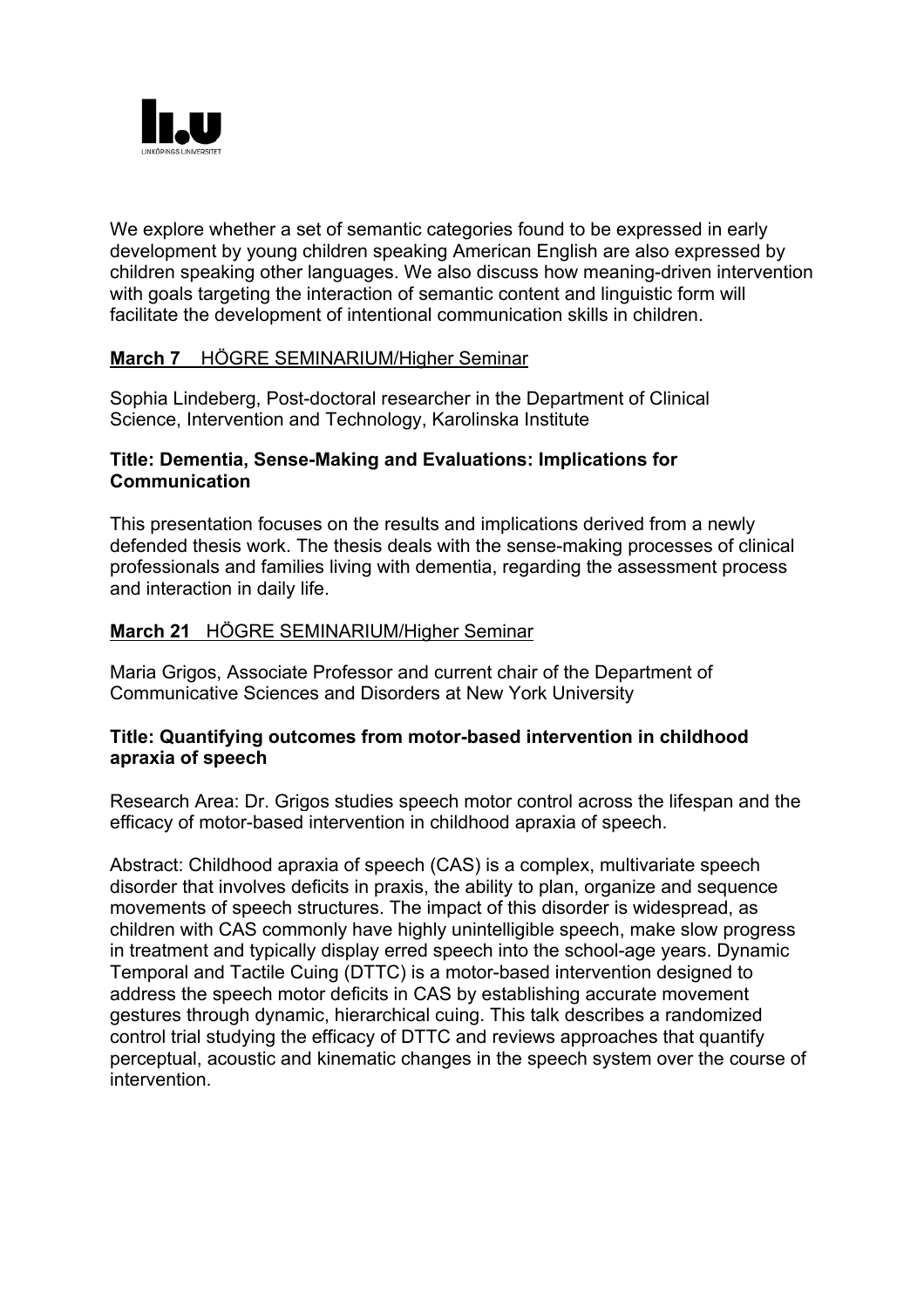

## **April 4** HÖGRE SEMINARIUM/Higher Seminar

Adam Buchwald, Associate Professor in the Department of Communicative Sciences and Disorders at New York University

#### **Title: Using tDCS to optimize stroke recovery in acquired speech impairment**

Transcranial direct current stimulation (tDCS) is a safe and well-tolerated form of non-invasive brain stimulation that can modulate cortical activity when combined with potentiating neural activity from a behavioral task. tDCS has previously been shown to enhance stroke rehabilitation outcomes when used as an adjunct to treatment in motor domains. Our previous research suggests that tDCS can promote speech motor learning in unimpaired individuals. In this talk, we discuss a treatment study with individuals with acquired speech impairment subsequent to stroke that uses state-of-the-art techniques to combine tDCS with behavioral treatment, and to examine behavioral and neurobiological outcome measures.

#### **May 2** DOKTORANDSEMINARIUM/ Doctoral Seminar

Elias Ingebrand, PhD student, Ageing and social change, Center for dementia research National graduate school on ageing and health - SWEAH

#### **Title: Learning and dementia**

People living with dementia often face assumptions about their capabilities in everyday activities and interactions. With little consideration regarding the heterogeneity of the clinical population, the general view of people living with dementia is made akin to severe and irrevocable loss of cognitive functions and an idea of diminished or vanished identity. One assumption, that to a large extend has been unquestioned, is that people living with dementia are incapable of achieving novel learning. This presentation builds on my ongoing PhD project, and the focus is on how learning can be conceptualized and studied in everyday activities involving people living with dementia.

#### **May 16** HÖGRE SEMINARIUM/Higher Seminar

Sonja Molfenter, Associate Professor in the Department of Communicative Sciences and Disorders at New York University

#### **Title: Age-related changes to the pharyngeal muscles: Impact on swallowing and opportunities for proactive intervention**